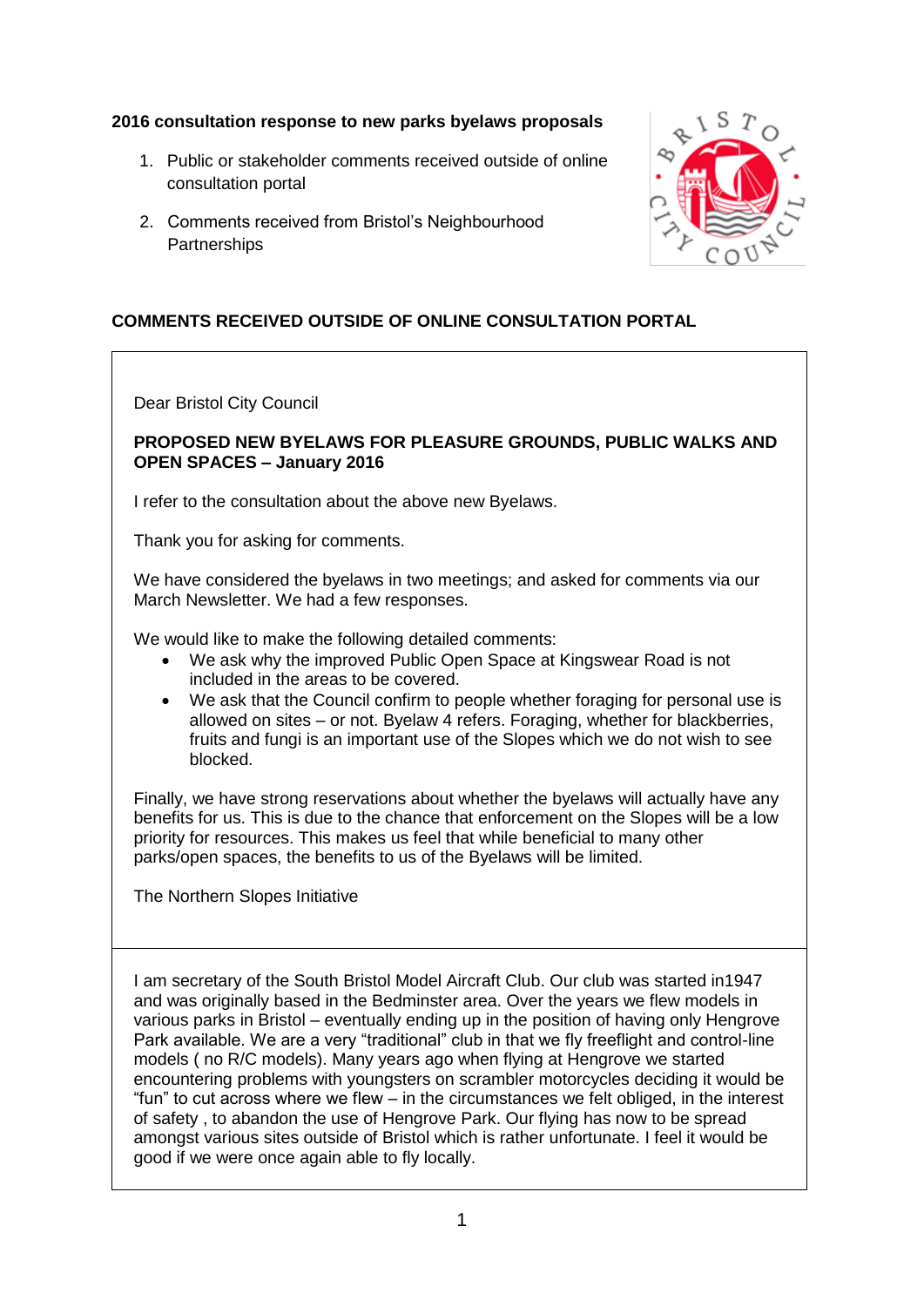Looking back many years model flying regularly took place in public spaces and this was the way most people , including myself, got into model making and flying – by seeing ,enquiring and then getting involved. We still see model flying as a worthwhile hobby. All our members build their own models ( some also designing their own models ) and this teaches construction skills, flying and trimming skills and gets people into the outdoor environment. Thus – if we were able to fly locally on public land – then the interest could possibly be encouraged once more.

The space requirements for control-line flying and freeflight models are totally different to radio control models. If you are not familiar with control-line and freeflight ( as many people aren't) then I would be very happy to discuss it further – either in person or by 'phone.

Yours sincerely,

p.s. By the way – when reading the byelaws I was struck by the mention of model aircraft being defined as under 7kgs. I hope that no-one takes this to mean that larger models are not covered by the byelaws and can be flown on any public space?

Dear Sir/Madam,

I wish to write to express my grave concern about a new bylaw. If this is not the right forum please direct me to the correct place.

Your proposed bylaws state

4. (1) No person shall without reasonable excuse remove from or displace within the ground:

(a) any barrier, post, seat or implement, or any part of a structure

or ornament provided for use in the laying out or maintenance

of the ground; or

(b) any stone, soil or turf or the whole or any part of any plant, shrub or tree.

The wording of this clearly makes foraging illegal. No more parents would be able to take their children out blackberry picking as part of family bonding. Whilst I appreciate the need to look after our parks, the wording must be changed. You said yourselves "The idea of the bylaws is not to stop enjoyment of parks and green spaces but to control unacceptable behaviour that detrimentally affects others." Unfortunately outlawing foraging would undoubtedly stop any enjoyment I have of parks and green spaces.

Making daisy chains would be illegal. Children would become lawbreakers from a simple pastime which children have been enjoying for generations. You said yourselves regarding a different bylaw, "We have taken out bylaws associated with children's play, ball games, climbing and skateboarding". The wording of this bylaw must be changed to stop children becoming criminals.

How can you possibly pass a bylaw which states "No person shall displace any stone"? The wording must be changed.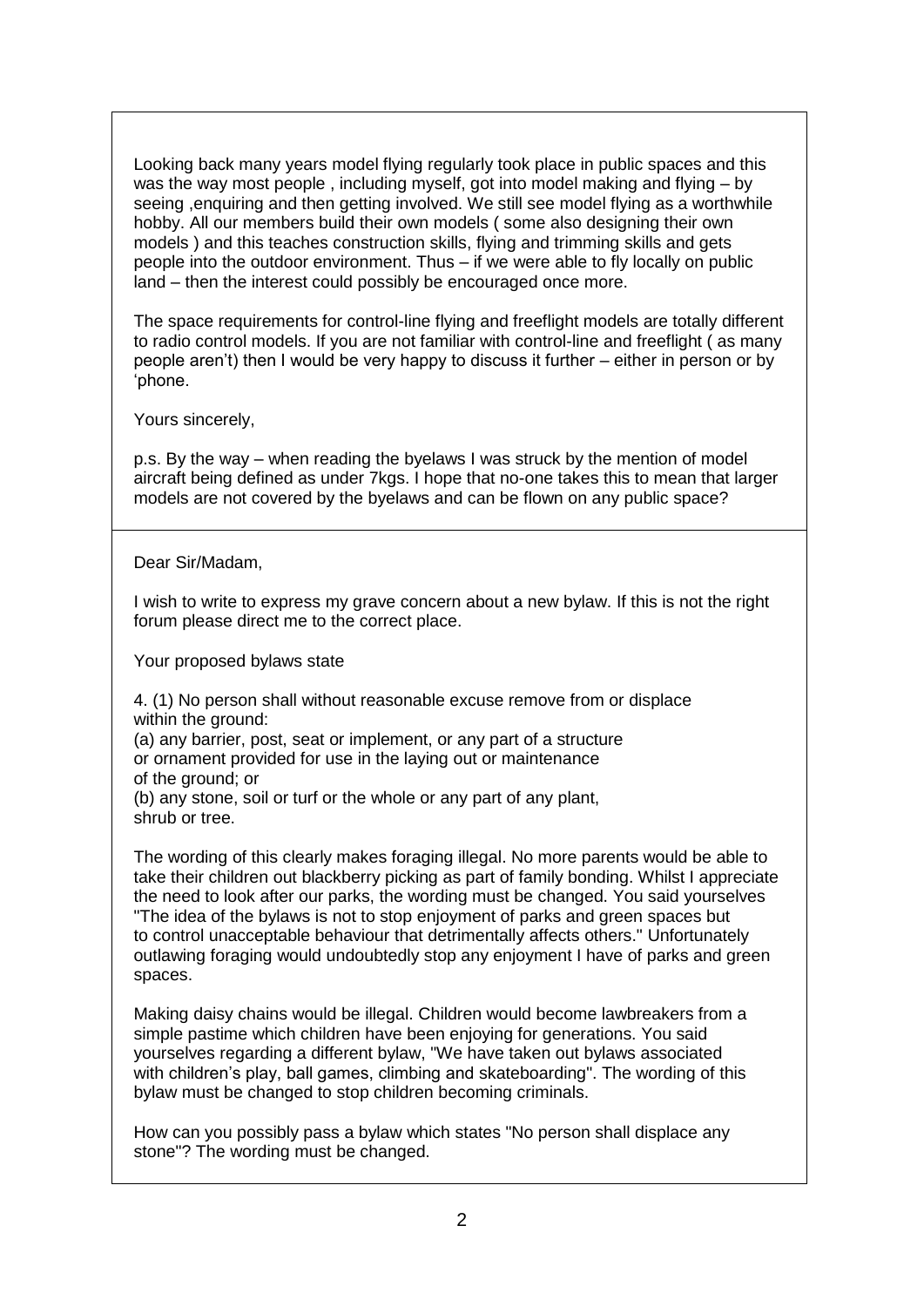Connecting people with the land is so important and banning foraging is a major blow to the development of Bristol as a "foodie" city. Bristol has a reputation as a trendy, friendly great place to eat and socialise. Some of the city's trendiest chefs would certainly fall foul of this new bylaw. Although I appreciate your desire to protect the parks and green spaces, the wording of this bylaw must be changed. People should be allowed to enjoy the fruits of nature if they are not causing any damage or harm to the environment.

I appreciate that you've said "We will obviously take a common sense approach and these bylaws are absolutely not designed to stop people enjoying our parks and green spaces. The bylaw in question is only intended to protect plants (and other things) from damage, not to stop berry picking. We have no intention of preventing responsible people from making good use of our natural resources, as long as they are not causing any damage to the plant or its surroundings or wildlife that feed on it. Our consultation asks people to identify the impact they see it having, which will help us avoid unintended consequences." Please listen to the voice of the people and change the wording of this bylaw.

Yours with concern,

I am a daily visitor to Brandon Hill with my dog. I was listening to the Radio and heard that old park bylaws that were no longer relevant were about to be removed from our modern bylaws.

Whilst I can agree with some of these historical laws going, I feel that the ruling by Elizabeth 1st that the local women of Hotwells could use the park for their laundry is a bylaw that should be kept.

Of course, no one intends to put washing out on the hill, but it is still a story that makes Hotwells proud.

I would also add that the main Park Keeper at Brandon Hill is a Superstar who keeps our park immaculate and should you ever have an employee of the year he should certainly be on it. Many visitors remark on the beauty of our park and it is a testament to the hard work done by this man.

I am seeing stories about the Council proposing a make a byelaw prohibiting the picking of brambles.

If true, this is a bad law, serves no purpose and shows the council acting ultra vires. Please let me know the situation, thanks.

Find out if the story is true and squash the stupid byelaw.

I've seen references on social media to your proposed by-laws and the effects these could have on, for example, blackberry picking.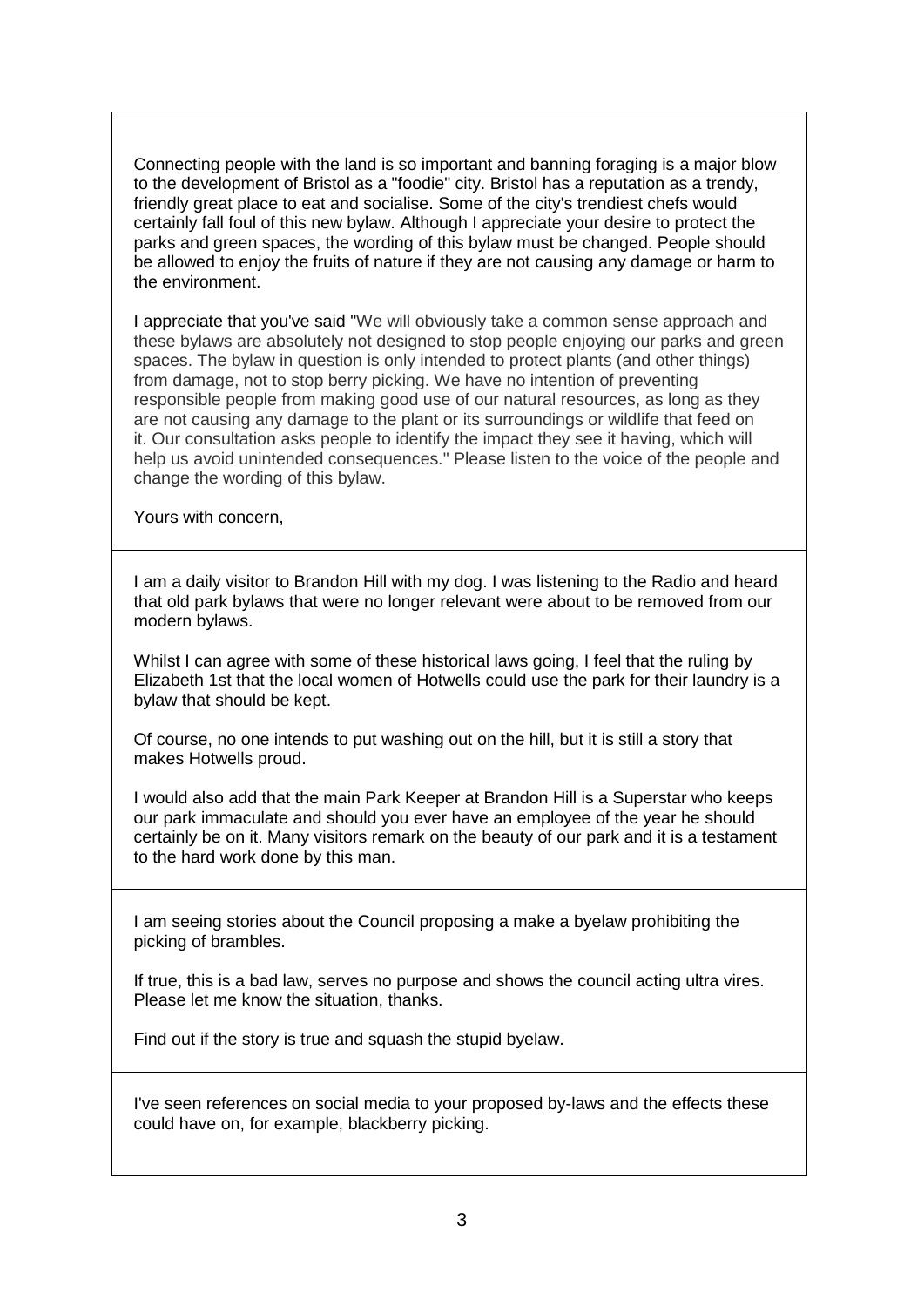I'm not a Bristol resident, but would urge you to think very carefully about the wording of your new by-laws and what the effects could be, lest this sort of thing should spread.

It does sound as if people have over-reacted a bit in calling these 'laws to ban blackberry picking'. I'm sure your intentions are to prevent wanton damage to trees and plants, and most would applaud your efforts. But if this were to result in people being unable to enjoy the free food that grows in our fields and parks, that would be tragic and counter-productive. Harvesting is not damaging!

best wishes

I felt I had to write to say that I support fully a ban on foraging of hedgerows by people.

Over the years I have noticed a substantial increase in numbers of people stripping hedgerows bare, with almost industrial scale foraging.

They fail to see that their selfish actions deny many mammals from dormice and hedgehogs, to many species of birds a valuable food source. I would hope that this were to be a national law, and the public educated about the reasons behind it.

Thank you for taking this sensible approach, I do hope you have success.

I take it this is scaremongering by somebody. You wouldn't seriously think about banning the foraging of blackberries would you – nobody's that out of touch with reality! J Good joke.

Prevent Blackberrying under new bye-laws? Just No!

I would like to place my views on section

4. (1) No person shall without reasonable excuse remove from or displace within the ground:

(b) any stone, soil or turf or the whole or any part of any plant, shrub or tree.

As someone who spends a good deal of time in the countryside, and parks regularly, I am careful not to take from nature plants that are rare, protected, or serving as a nest or such like for wildlife. I do not take indiscriminately or inconsiderately, or in any great quantity. I trust that the majority of people using public spaces do likewise.

It would be a shame to see time honoured traditions such as blackberrying made illegal in Bristol. Even in scant years I see the same bushes picked and picked again and yet there are always berries left and withering long after the birds have had what they need. I don't think that this sort of activity is in any way problematic.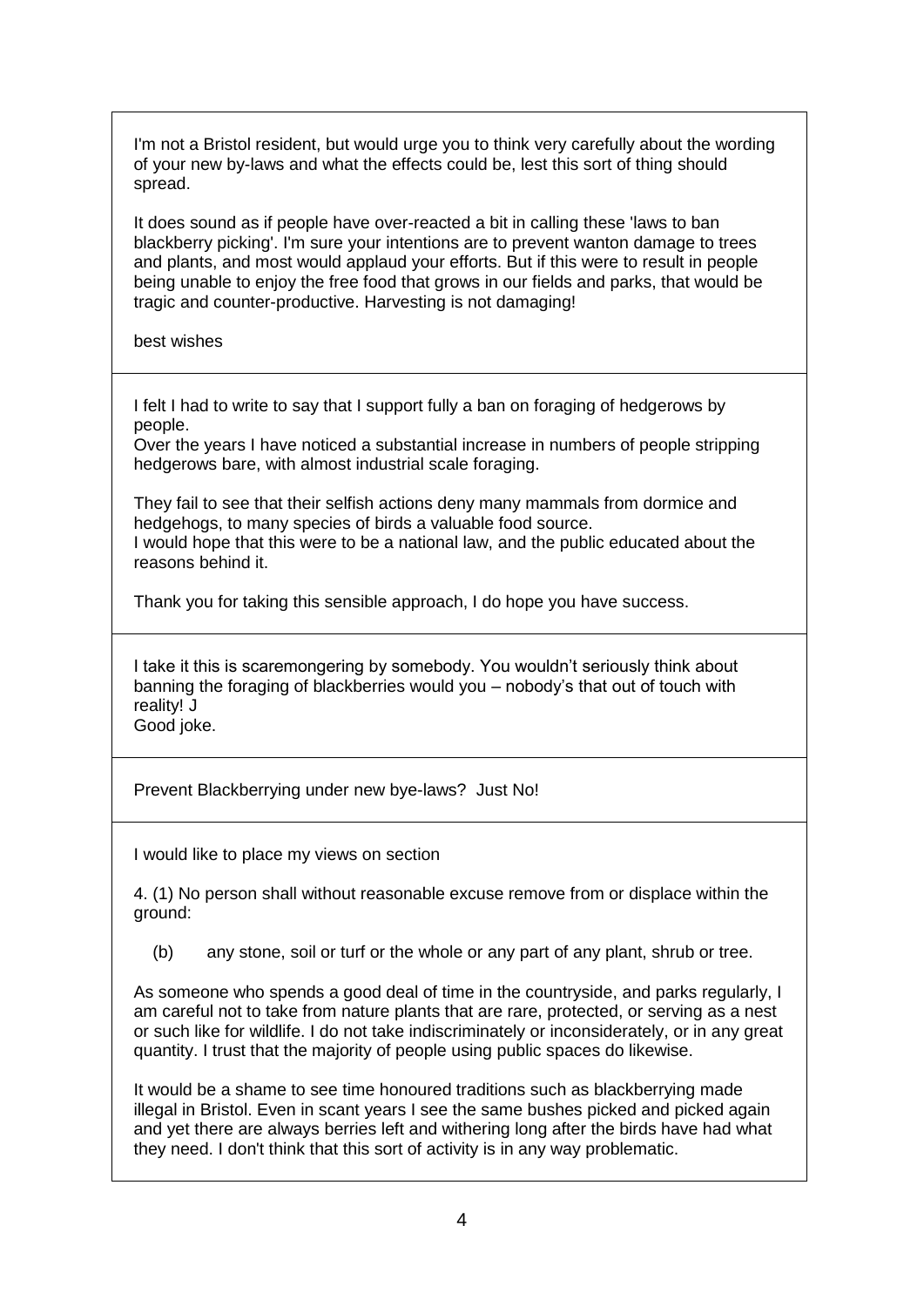I understand this law is most likely mainly to protect ornamental plants such as bedding and trees. I would like to see a distinction made so that traditional leisure activities can continue, as for many people like myself, picking blackberries and apples in the hedgerows is half the fun and point of parks.

I watch with interest.

I've just noticed Site No 354 Penfield Rd, Children's Play Ground, Ashley, is excluded from these bye-laws. Two points about this 1. It hasn't been a playground for years 2. The Miners Arms pub next to it uses it as a garden, and there's been a steady stream of complaints about noise and litter, but it's obviously not been logged as this space. Is there any scope for changing this at this stage, please?

In Schedule one of the parks byelaws consultation, The Ridings Open Space, Peart Drive is listed under areas where antisocial behaviour has not been reported. It most definitely has been reported there. I have made numerous reports myself concerning motorcycle nuisances, a problem for many years. Please amend as appropriate.

Dear Parks,

As the by-laws plans are unchanged since the previous consultation last year, my response is also unchanged from that given in a statement to the Council's Neighbourhoods Scrutiny Committee last year:

Can I start by thanking Council officers for the work that has been put in to taking this work forward since the last revision. The current proposal is a substantial improvement over the previous iteration, which was unacceptable to me for numerous well-known reasons.

I particularly welcome the removal of bye-laws that would have banned: tree climbing, adults without children in play areas, "annoying" skateboarding, "annoying" ball games, "annoying" noise. Indeed, I'm delighted by the complete excising of the word "annoying" from the whole bye-laws report!

You will no doubt be pleased to hear that the number of my objections has been reduced therefore to just two:

\* The ban on erecting any unauthorised "structure" will include "sun tents" (sometimes used by families on hot days to shade children and babies) and wind breaks.

\* The ban on BBQs everywhere except designated areas is a de-facto total ban on BBQs as there aren't currently any designated areas. Bearing in mind that most people in the city centre don't have gardens, this would be a ban on them ever BBQing.

I note the commitment to consult on designated areas for BBQs in spring 2016, but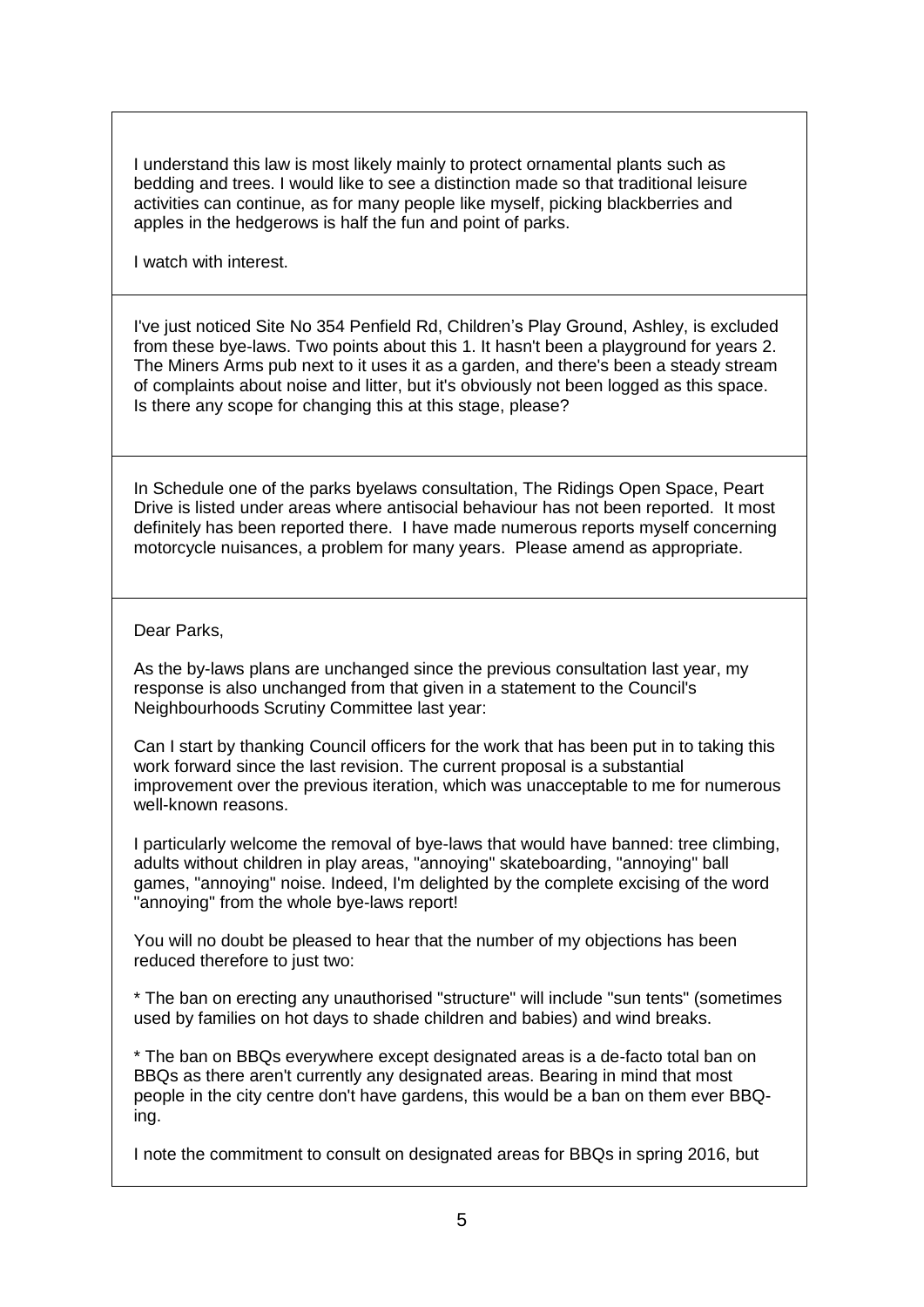there is no commitment in the paper that there will definitely be any such areas. Banning BBQs first, and then trying to find spots where they should be re-legalised, effectively puts the decision into the hands of parks friends groups who generally are, and probably always will be, mostly opposed to BBQs in principle. Now, I love our local parks friends groups and the superb work they do for the city - heck, I set one of them (Friends of Brandon Hill) up! However, they aren't always representative of the wider public, and their dislike of BBQs is in my opinion not reflected among the wider public. (The original consultation, done while students were on holiday, only showed 50/50 support for the BBQ ban).

Therefore I would like to see a commitment from the Council to ensuring that there will indeed be at least a small number of parks where designated BBQ areas are created, such that - for example - no one is more than a mile from a park with one, particularly in central Bristol. I see the goal is to have the bye-laws in place for summer 2016, which doesn't leave much time for building any designated BBQ stands ready for the summer BBQ season.

Finally, I would like to raise a concern on paragraph 28: "No person shall without the consent of the Council hold or take part in any public show or performance." Clarification is need here on whether this would cover such things as a "Speakers corner" speeches, stilt-walkers, clowns, jugglers, mime-artists, buskers, etc - all people who don't charge money, but obviously are performing.

P.S. The report says: "We are not unusual - most other Councils..." - We are unusual. We are Bristol.

Therefore please submit the above as my response to the consultation.

To Whom It May Concern,

Just wanted to express my discontent at the proposed banning of model aircraft, could you please provide justification for this seemingly unprompted attack on hobbyists?

I am aware that there has been graffiti on bins in the park and around the entrance.

There has also been graffiti on the routes into the park

Dog fouling has been a problem before. Some people won't go to the park for this reason.

There has been side waste left around bins including barbecues.

Does this count?

Also I believe that the residents of the Muller Orphanage flats have reported ASB before (I think)

My concerns are essentially around what must be a policy decision to "fence in" the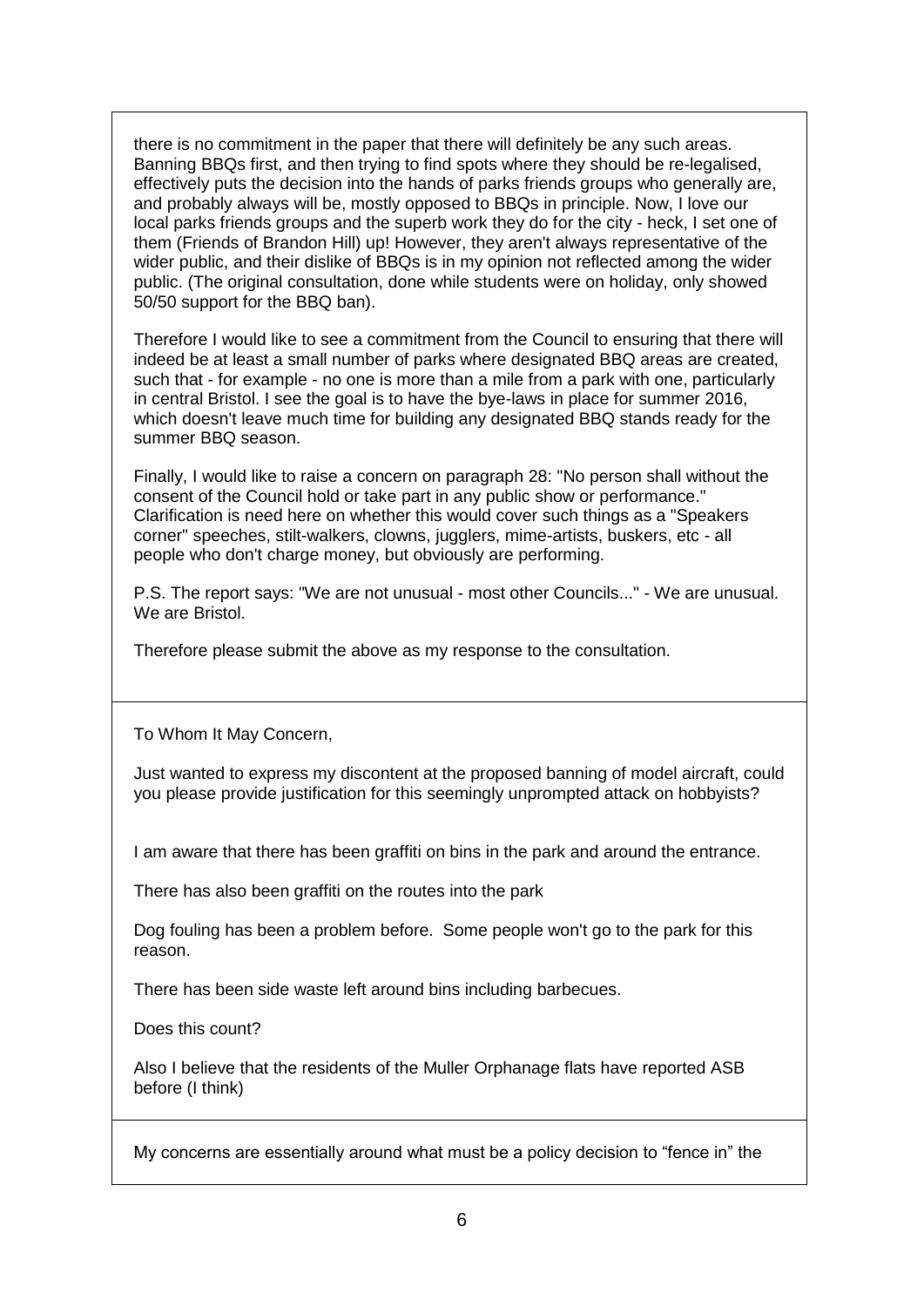children whilst allowing dogs to have free rein over the rest of the open space. Even in areas ( like my own) with large gardens , people prefer to take their dogs to local parks and , whilst I'm sure they would tell me it's a minority, there are significant numbers who do not collect their faeces or control them .

I just don't see why the vociferous voices of dog owners should take priority over the needs and wishes of all other users.

Specifically I use Mowbray Green, the park between Broad Walk and Redcatch Rd at Knowle and, the cycle path between Hazelbury and Sturminster.

The only clear solution would be to only allow dogs and their owners within the confined areas l4aving the rest of the space for the faeces and fear free use of the majority. That must reflect a policy approach and, now understand that to be outside of the by law framework. Our green spaces are increasing valuable , will become more heavy used by everyone and , it's pretty clear to me that the way a number of dog owners use them compromises that community value.

Presumably you could confirm that the current segregation arrangements are as a result of a policy and, who /what councillors hold responsibility for those policies.

Thanks in advance for your help and I appreciate your clarifying the by law position. I fail to understand why this exercise seems to continue avoidance of the major issue of dog nuisance in parks and open spaces. It's by far the most intrusive and dangerous nuisance in the majority of parks I use. It incorporates fouling .uncontrolled dogs and, overuse of shared spaces by owners who seem to see parks as being entirely for their dogs benefit.

Can anyone explain the current by laws on this and why, if the face of what I know to be concerns from other park users the opportunity to deal with this is being avoided?

Castle Park – private event Love Saves The Day festival caused damage to grass which ruined many Bristol residents' enjoyment of the park.

I write to complain in the strongest terms about the wording of the current Bristol City Council Parks Bye-Law Consultation. I am writing to you as the Council's Code of Good Practice in Consultations recommends this. The consultation is flawed and badly worded at best and is down right prejudiced against angling at worst.

Anyone wishing to support the future of fishing on Bristol Parks waters has no simple way of making their feelings known. Despite the consultation being in a multiple choice, click the button format, a respondent has no way of voting to continue angling in any Bristol park, without having to write explaining themselves in the free text box. The wording of the question is confusing and what's worse people with entirely opposing ideas are being asked to click exactly the same choice.

Anyone who has no objection to fishing, who does not wish to see angling banned at either St George's Park or any other venue ( in reality Eastville Park) must select either the "disagree" or the "Strongly Disagree" option. But that is exactly the same option that needs to be selected if you DO want angling to be banned in both parks. It is then left to the respondent to explain what they mean by use of free text. For this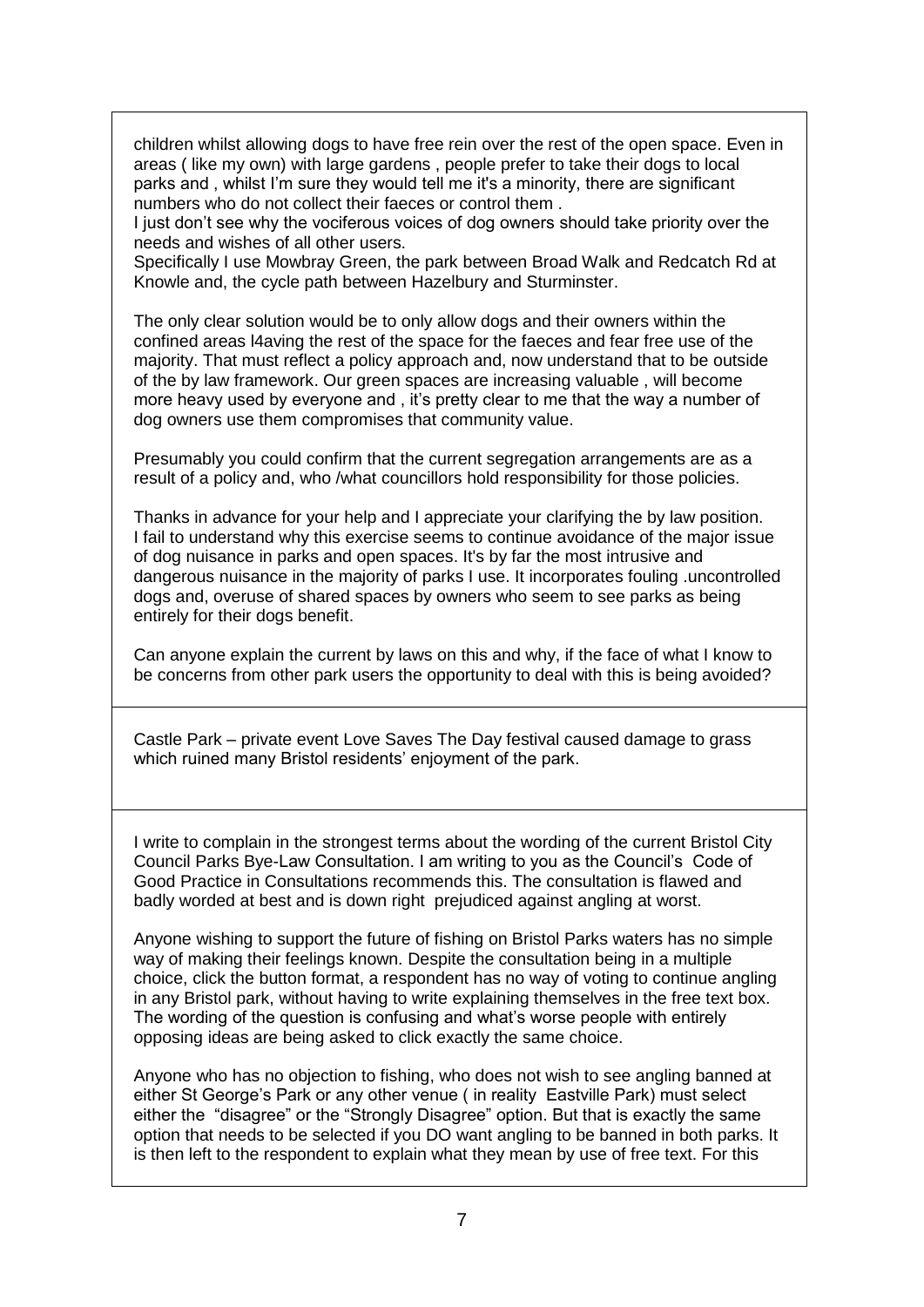reason alone, the question is very badly worded, how on earth can you have a situation where people with directly opposing views are asked to vote exactly the same way ?

I am concerned that there will be no way of reporting the results of the consultation publicly without showing all comments made, as there is no way of identifying if people are entirely for banning angling or entirely against banning angling without access to all comments. This means it will be virtually impossible to accurately report on the consultations findings.

Furthermore I am aware that the consultation was open for some time without there being any opportunity to take into account those who support fishing at all and that the current version of the question is a re-hash of the original even more badly worded question. Will all responses received prior to the wording changed be deemed null and void ?

The overall tone of the consultation is not objective and thereby in breach of its own Code of Good Practice. My understanding of the process based on my conversation with you, is that the whole purpose of the consultation is to decide on where within council controlled waters fishing should be allowed. Instead the consultation doesn't talk about allowing fishing anywhere, it talks only about where fishing should be banned.

I am also at a loss to actually understand the process here, the wording of the question suggests that fishing has now been banned on one Bristol Parks water (St George's Park) without waiting for the results of the consultation anyway. It says that the "decision" was made by St George's Neighbourhood Partnership, the same group who also made the unjustifiably cruel decision to kill healthy, viable fish rather than go to the expense of having them moved to other waters, when the lake needed drained for repairs. It is my understanding that this decision too was taken without consulting any of the local fishing interests. It took the intervention of the Angling Trust to save these fish by helping to find new homes for them. How does a consultation of where fishing should be allowed, work if local interest groups are being allowed to make the decisions before the consultation even takes place ?

My belief is that the current consultation questions in respect of fishing should be scrapped , being not fit for purpose, and the issue of fishing should be removed from the byelaw consultation in its entirety as a result.

Yours

National Regions Manager | Angling Trust

We have a number of concerns, primarily the restricting of model aircraft flying to just Hengrove Park, I have had a number of responses to a request for information from our members and a number fly quite safely and lawfully at the Blaise Castle Estate and it would seem sensible for a number of reasons to give serious consideration to having a second site where powered model aircraft flying can take place, especially as this site is to the north of the city.

We are also concerned that the byelaw as worded will also prevent the flying of what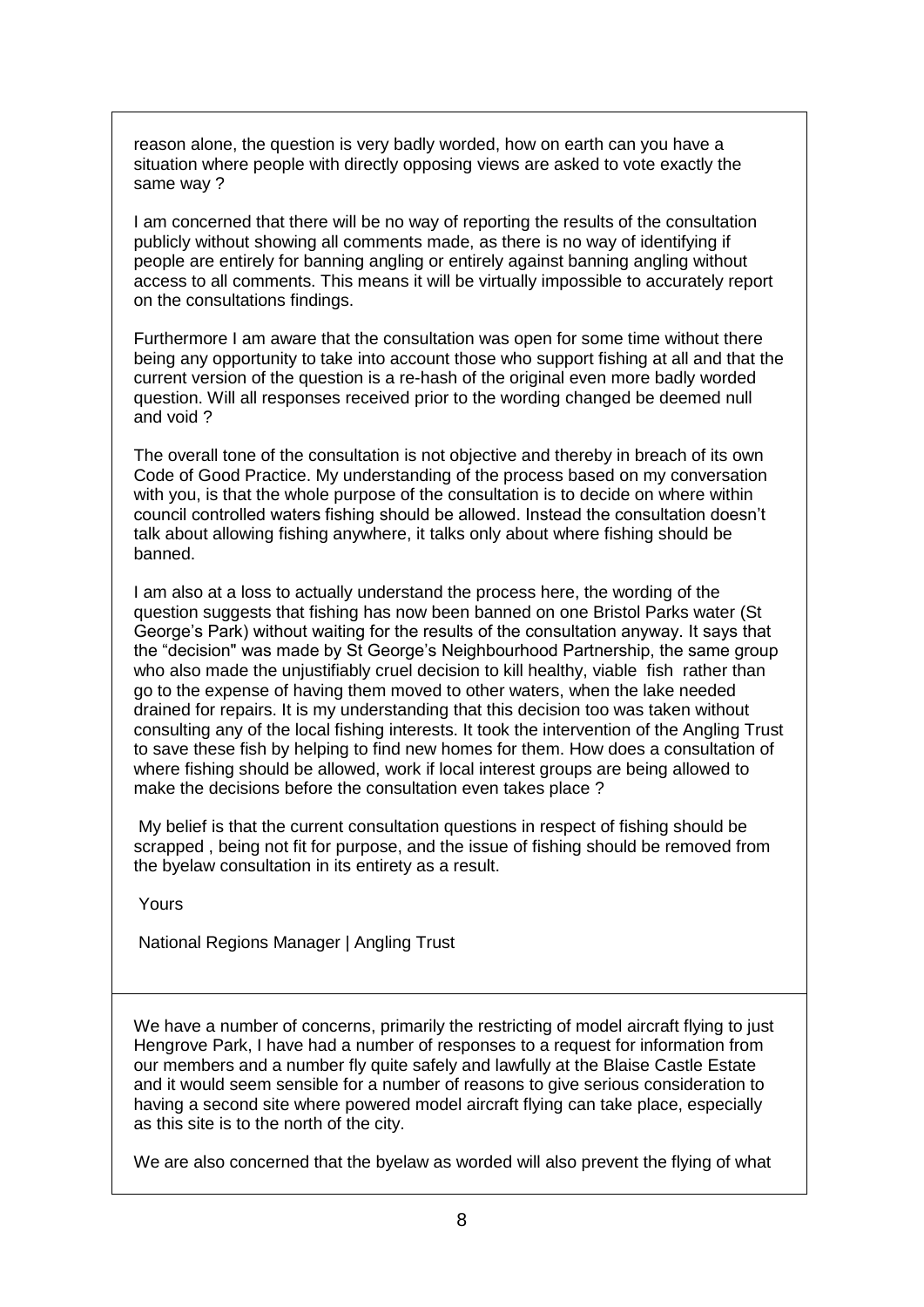amounts to light weight radio controlled toys and we would much prefer a lower weight limit stipulating such as 500gm so powered aircraft below this can be flown. Could we put forward an amendment to the interpretation of "model aircraft" to be

"model aircraft" means an aircraft which weighs more than 0.5kg but not more than 7 kilograms without its fuel;

We would still like to arrange a meeting, Thursday 7th April would be convenient, this would also give me the opportunity to conduct a flying site assessment at the Blaise Castle estate.

Could you tell me if you have considered any other locations for model aircraft flying apart from Hengrove Park? Also up until the consultation had you received any complaints about model aircraft flying?

Kindest Regards

Club Support Officer

The Society of Model Aeronautical Engineers Limited

T/A The British Model Flying Association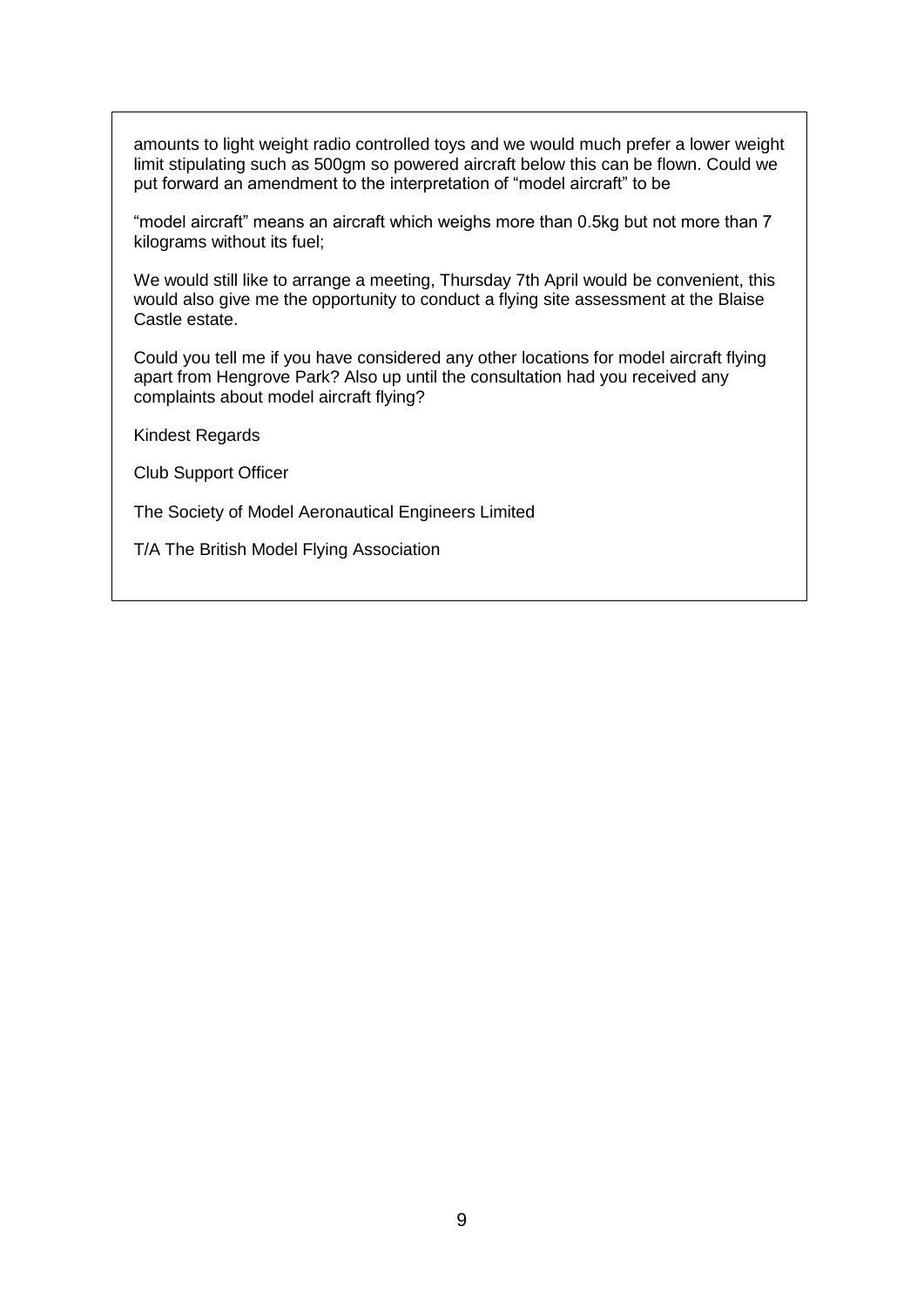## **COMMENTS RECEIVED FROM BRISTOL'S NEIGHBOURHOOD PARTNERSHIPS**

| <b>Avonmouth and</b><br>Kingsweston                      | Encouraged members to comment online. No NP comment.                                                                                                                                                                                                                                                                                                                                                                                                                                                                                                                                                                                                                                                                                                                                                                                                                                                                                                                                                                                                                    |
|----------------------------------------------------------|-------------------------------------------------------------------------------------------------------------------------------------------------------------------------------------------------------------------------------------------------------------------------------------------------------------------------------------------------------------------------------------------------------------------------------------------------------------------------------------------------------------------------------------------------------------------------------------------------------------------------------------------------------------------------------------------------------------------------------------------------------------------------------------------------------------------------------------------------------------------------------------------------------------------------------------------------------------------------------------------------------------------------------------------------------------------------|
| <b>Bishopston</b><br><b>Cotham and</b><br><b>Redland</b> | Parks groups to comment direct. No NP comment.                                                                                                                                                                                                                                                                                                                                                                                                                                                                                                                                                                                                                                                                                                                                                                                                                                                                                                                                                                                                                          |
| <b>Dundry View</b>                                       | The Neighbourhood Committee / Partnership received a verbal summary of<br>the recommendations from the Pride of Place sub group reference Park Bye<br>laws.<br>In discussion the following was noted:<br>Pride of Place had discussed the Byelaws thoroughly but had been unable<br>$\bullet$<br>to come to a final view due to the short timescale given for consideration.<br>Councillors raised concern that Hengrove Park was the only area named in<br>$\bullet$<br>Bristol for the flying of drones. It was suggested that Officers find and<br>name other spaces for drone flying, to prevent Hengrove Park being<br>inundated in the future.<br>Residents felt that the language contained in the Byelaws was difficult to<br>٠<br>interpret and should be written in much clearer language so that the<br>intention of the Byelaw could be understood.<br>Residents could still submit their individual comments to the consultation<br>$\bullet$<br>online. Action: All residents<br>The Neighbourhood Partnership AGREED to submit the views of the Pride of |
|                                                          | Place sub group to the Byelaws consultation to include the additional<br>comments arising.                                                                                                                                                                                                                                                                                                                                                                                                                                                                                                                                                                                                                                                                                                                                                                                                                                                                                                                                                                              |
| <b>Horfield and</b><br>Lockleaze                         | ESG commented as group:<br>The group welcome the upgrading and feel that Parks seemed to have<br>٠<br>listened well to the 2013 consultation, particularly around barbecues.<br>The group agreed that the byelaws should cover all sites in Bristol where it<br>$\bullet$<br>is possible to have a byelaw, for consistency.<br>There was agreement that all commercial activities in parks should be<br>regulated.                                                                                                                                                                                                                                                                                                                                                                                                                                                                                                                                                                                                                                                      |
|                                                          | Protection of structures and plants<br>This needs to interpreted in a reasonable way, particularly around picking fruit<br>eg blackberrying, community orchards, vegetable beds. Parks would need to<br>apply the sustainability test over the quantity and frequency of the removal of<br>material. Consideration also needs to be given about commercial foraging.<br>Note: Fungi (eg mushrooms) are not covered by this byelaw.<br>Suggestion is that the Council work with the public to interpret the byelaws<br>and agree guidelines about what is acceptable behaviour which can be<br>published.                                                                                                                                                                                                                                                                                                                                                                                                                                                                |
|                                                          | <b>Dogs</b><br>There was concern about the growing number of dog walking services with<br>multiple dogs that do not seem to be regulated. This is a particular problem on<br>Stoke Park.<br>The group felt that the dogs should be under control and probably kept on                                                                                                                                                                                                                                                                                                                                                                                                                                                                                                                                                                                                                                                                                                                                                                                                   |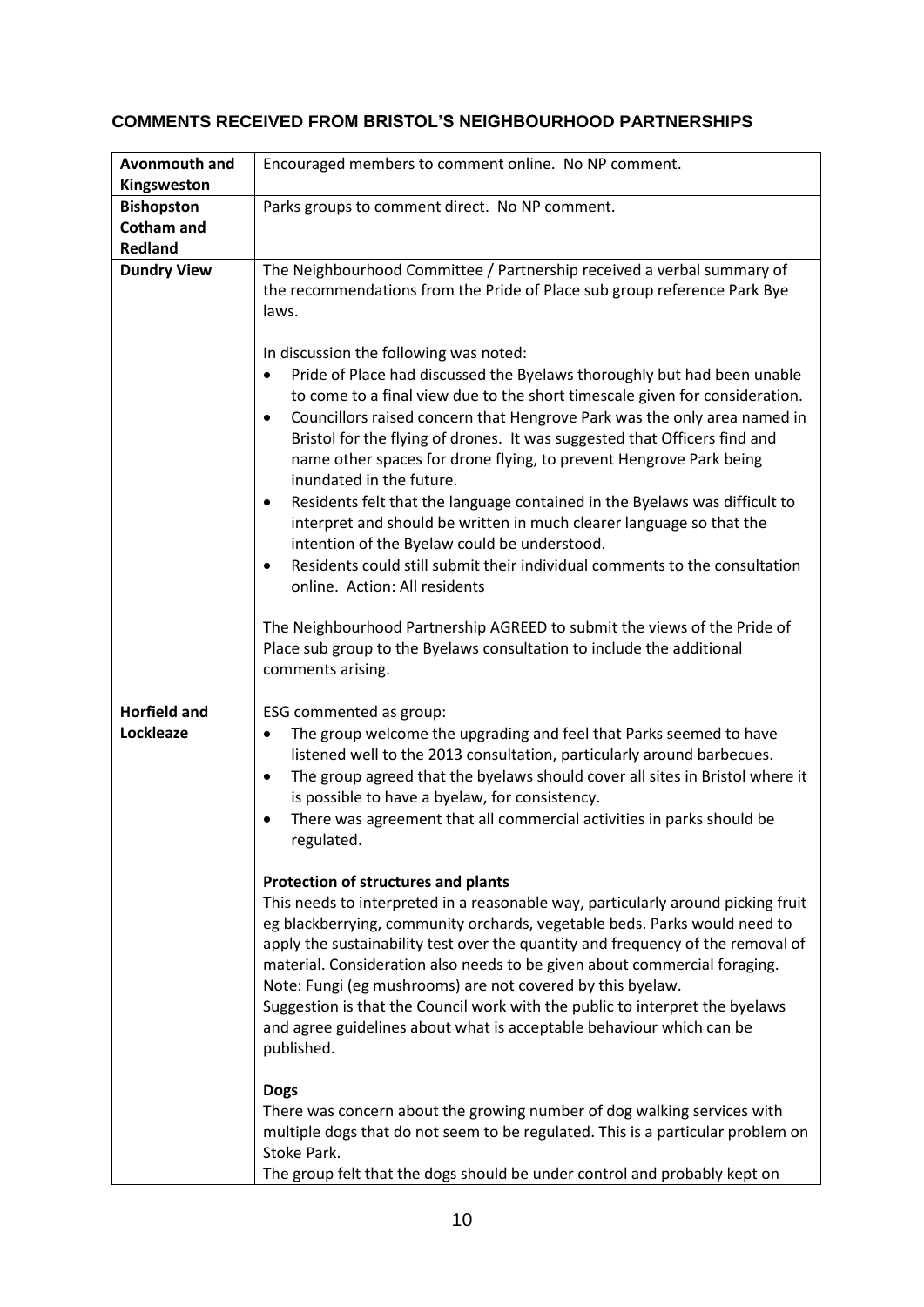|                          | leads to reduce the incidence of dog fouling, but they didn't want to penalise   |
|--------------------------|----------------------------------------------------------------------------------|
|                          | owners of more than one dog.                                                     |
|                          | Suggest designated dog free areas, particularly those with sports pitches eg     |
|                          | Dorian Road Playing Fields and some parts of Muller Road Rec. It was thought     |
|                          | that some communities who do not like dogs might access parks more if there      |
|                          | were dog free areas within them.                                                 |
|                          |                                                                                  |
|                          | <b>Barbecues</b>                                                                 |
|                          | The group agreed that barbecues should not be allowed unless they are raised     |
|                          | up and are disposed of properly afterwards. They should be banned on Stoke       |
|                          | Park but that an area on Lockleaze Open Space that is accessible to fire         |
|                          | engines is designated as a barbecue area. Barbecues should also be banned in     |
|                          | all areas that are inaccessible for fire engines and in areas near growing       |
|                          | summer meadows.                                                                  |
|                          |                                                                                  |
|                          | <b>Horse Riding</b>                                                              |
|                          | The group agreed that this should only be permitted on designated bridleways     |
|                          | or areas agreed with the Council.                                                |
|                          |                                                                                  |
|                          | <b>Enforcement</b>                                                               |
|                          | The biggest issue would be to enforce the byelaws. At the moment the laws        |
|                          | are already broken on a regular basis eg motorbikes recently on Purdown and      |
|                          | daily cutting down of trees and removal of wood from Stoke Park. The group       |
|                          | were concerned that these byelaws would not mean much if they could not be       |
|                          | enforced and that this may come with a cost.                                     |
| Henbury, Brentry         | Encouraged members to comment online. No NP comment.                             |
| and Southmead            |                                                                                  |
| Henleaze, Stoke          | No NP comment.                                                                   |
| <b>Bishop and</b>        |                                                                                  |
| <b>Westbury on</b>       |                                                                                  |
| <b>Trym</b>              |                                                                                  |
| <b>Cabot Clifton and</b> | Encouraged members to comment online. No NP comment.                             |
| <b>Clifton East</b>      |                                                                                  |
| Greater                  | The following four proposed bylaws were discussed with specific reference to     |
| <b>Brislington</b>       | the 19 greens and open spaces within Brislington. During the discussion the      |
|                          | following comments were made:                                                    |
|                          |                                                                                  |
|                          | No person shall in any waterway cast a net or line for the purpose of catching   |
|                          | fish or other animals except in a designated area for fishing. It is proposed to |
|                          | designate all lakes and rivers in or adjacent to parks and green spaces except   |
|                          | at St George Park, meaning that fishing could not take place there currently     |
|                          | but could take place in other parks.                                             |
|                          |                                                                                  |
|                          | It was clarified that waterways within the Brislington area would be<br>٠        |
|                          | designated areas for fishing such as Nightingale Valley, Eastwood Farm and       |
|                          | St. Anne's Riverside.                                                            |
|                          | There would be some communication with schools but resources were                |
|                          | ٠<br>unable to stretch to visits to all schools.                                 |
|                          |                                                                                  |
|                          | There was concern that there could be an unintended effect on small<br>$\bullet$ |
|                          | children pursuits such as collecting frog spawn.                                 |
|                          | Rod licenses and other legislation would apply to fishing as per usual.          |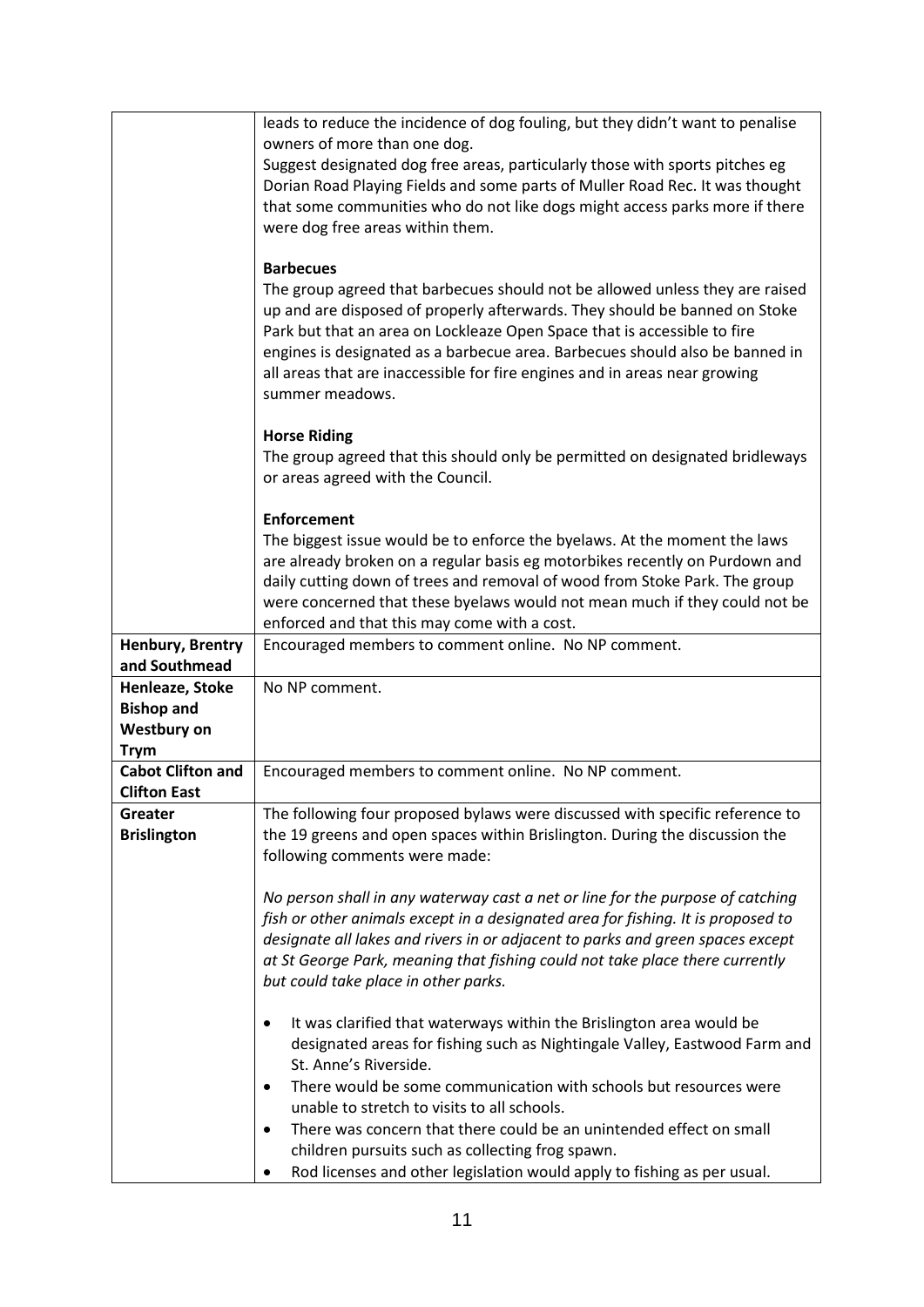| Notices and information would be provided to fishermen.                                                                                                                                                                                                                                                                                                                                                                                                                                                                                                                                                                                                                                                                                                                                                                                                                                                                       |
|-------------------------------------------------------------------------------------------------------------------------------------------------------------------------------------------------------------------------------------------------------------------------------------------------------------------------------------------------------------------------------------------------------------------------------------------------------------------------------------------------------------------------------------------------------------------------------------------------------------------------------------------------------------------------------------------------------------------------------------------------------------------------------------------------------------------------------------------------------------------------------------------------------------------------------|
| It was AGREED (by a vote of 12 to 5) that the proposal be accepted.                                                                                                                                                                                                                                                                                                                                                                                                                                                                                                                                                                                                                                                                                                                                                                                                                                                           |
| No person shall cause any power driven model aircraft to: (a) take off or<br>otherwise be released for flight or control the flight of such an aircraft; or (b)<br>land in the ground without reasonable excuse; other than in a designated area<br>for flying model aircraft. The current proposal designates Hengrove Park as the<br>only designated area subject to certain conditions. We will consider other sites<br>put forward during the consultation.                                                                                                                                                                                                                                                                                                                                                                                                                                                               |
| It was proposed that as there had been a model aircraft club at Hengrove<br>$\bullet$<br>Park for 40 years, it would be the only site designated as an area for flying<br>model aircraft.                                                                                                                                                                                                                                                                                                                                                                                                                                                                                                                                                                                                                                                                                                                                     |
| Designations could be removed by the appropriate Strategic Director in<br>$\bullet$<br>the Council if they were no longer suitable.                                                                                                                                                                                                                                                                                                                                                                                                                                                                                                                                                                                                                                                                                                                                                                                           |
| It was AGREED (by a vote of 11 to 3) that the proposal be accepted.                                                                                                                                                                                                                                                                                                                                                                                                                                                                                                                                                                                                                                                                                                                                                                                                                                                           |
| No person shall ride a horse in any of the grounds specified in Schedule 2<br>except: (a) on a designated route for riding; or (b) in the exercise of a lawful<br>right or privilege. Where horse-riding is permitted by virtue of byelaw 13(1) (a)<br>or a lawful right or privilege, no person shall ride a horse in such a manner as<br>to cause danger to any other person.                                                                                                                                                                                                                                                                                                                                                                                                                                                                                                                                               |
| Horses would not be allowed to be ridden in spaces of less than four<br>٠<br>hectares. Officers highlighted that there were spaces where riding a horse<br>would be allowed, although access to those spaces may remain<br>undesignated if not specified.<br>Horse riding was permitted in St Anne's Wood, Victory Park, Wick Road<br>$\bullet$<br>Open Space (OS), Nightingale Valley, Eastwood Farm, Arnos Court Park,<br>Callington Road and Stockwood OS. Horse riding was not permitted in<br>Allison Avenue and Hill Lawn, Bonville Road OS, Broomhill Road Amenity<br>Area, Belroyal, St Anne's Park, Newbridge Road OS, Wyatts View OS, St<br>Anne's Riverside, Hungerford Road OS, Hither Bridge and Ellsmere Road.<br>Bridleways would continue to be accessible as per usual rules.                                                                                                                                |
| It was AGREED that the Partnership could not comment as they were not<br>aware of routes for horseriding within the area.                                                                                                                                                                                                                                                                                                                                                                                                                                                                                                                                                                                                                                                                                                                                                                                                     |
| No person shall light a fire or place, throw or drop a lighted match or any other<br>thing likely to cause a fire. (2) Byelaw $10(1)$ shall not apply to: (a) the lighting<br>of a fire at any event for which the Council has given permission that fires may<br>be lit; or (b) the lighting or use, in such a manner as to safeguard against<br>damage or danger to any person, of a properly constructed camping stove, in a<br>designated area for camping, or of a properly constructed barbecue, in a<br>designated area for barbecues. We are consulting on designated areas. We are<br>proposing that we will designate all parks and green spaces except for ones we<br>specify, because we want people to be able to enjoy the green spaces where<br>this can be done safely and without spoiling the area for everybody else. The<br>areas we propose that we will not designate will usually be areas with nature |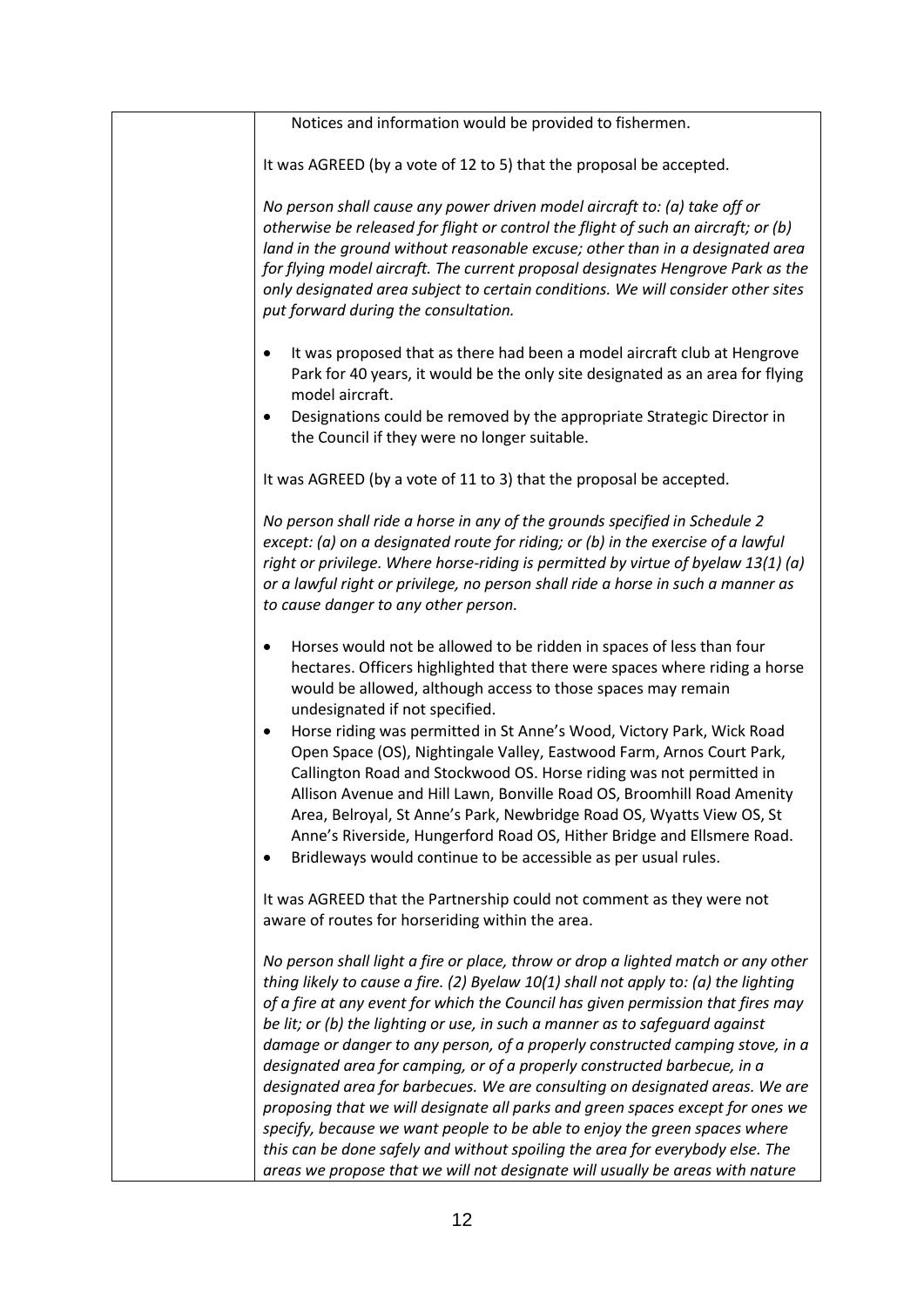|                     | conservation interest and a higher risk of fire. We will consider other areas put<br>forward during the consultation. |
|---------------------|-----------------------------------------------------------------------------------------------------------------------|
|                     |                                                                                                                       |
|                     | All Council owned green spaces would be designated as not permitting<br>$\bullet$                                     |
|                     | fires (except when a BBQ or camping stove).                                                                           |
|                     | It was proposed that in areas of nature conservation and sites of scientific<br>$\bullet$                             |
|                     | interest (where there was a higher risk of fire spreading or ecological                                               |
|                     | damage) fires would not be permitted, (including BBQ's).                                                              |
|                     | It was AGREED (by a vote of 13 to 1) and the proposal was accepted.                                                   |
|                     | The Partnership agreed that a fire or BBQ in a children's play area was not                                           |
|                     | suitable and recommended that they were not designated.                                                               |
|                     | Comments on other related bylaws;                                                                                     |
|                     | - With reference to motorcyclists at Eastwood Farm, no vehicles were allowed                                          |
|                     | to enter public green spaces on civil unrest and danger grounds. Unfortunately                                        |
|                     | motorcyclists were aware and exploited the policy whereby the police cannot                                           |
|                     | give chase if a motorcyclist was not wearing a helmet. Number plates were                                             |
|                     | recorded by the police and Operation Biker was a scheme set up for this<br>particular nuisance.                       |
|                     |                                                                                                                       |
| Stockwood,          | Park Bye-Laws (Agenda Item No. 9)                                                                                     |
| <b>Hengrove and</b> |                                                                                                                       |
| Whitchurch          | Parks' Client Officer introduced the report and summarised it for everyone.                                           |
|                     | In response to concerns about model aircraft and drones using the same area,                                          |
|                     | Parks' Client Officer confirmed that it may necessary to look at other areas for                                      |
|                     | the use of drones.                                                                                                    |
|                     | The NP was broadly supportive of the other proposed Bye-Laws.                                                         |
| Knowle, Filwood     |                                                                                                                       |
| and Windmill Hill   |                                                                                                                       |
|                     | The sub group agrees with the implementation of 24 Byelaws<br>٠                                                       |
|                     | The sub group believes there should be no designated routes for horses in<br>٠<br>parks below 4 hectares.             |
|                     | The Sub group wanted the consultation to look at whether something can<br>٠                                           |
|                     | be done to restrict horse riding in areas over 4 hectares particularly                                                |
|                     | Redcatch Park.                                                                                                        |
|                     | The sub group agreed with permitting BBQ's in all areas but restrict where<br>٠                                       |
|                     | fire risk or ecological damage is increased such as grass lands and area of                                           |
|                     | nature conservation interest<br>The Sub group agreed with tighter management of fishing, but did not                  |
|                     | ٠<br>what to comment as no designated sites or fishing area within partnership                                        |
|                     | area                                                                                                                  |
|                     | The Sub group agree with having no designated sites for model aeroplanes<br>٠                                         |
|                     | within the NP                                                                                                         |
|                     | The group wanted to know more about how the byelaws will be enforced                                                  |
|                     | if implemented.<br>No NP comment - not considered.                                                                    |
| Greater             |                                                                                                                       |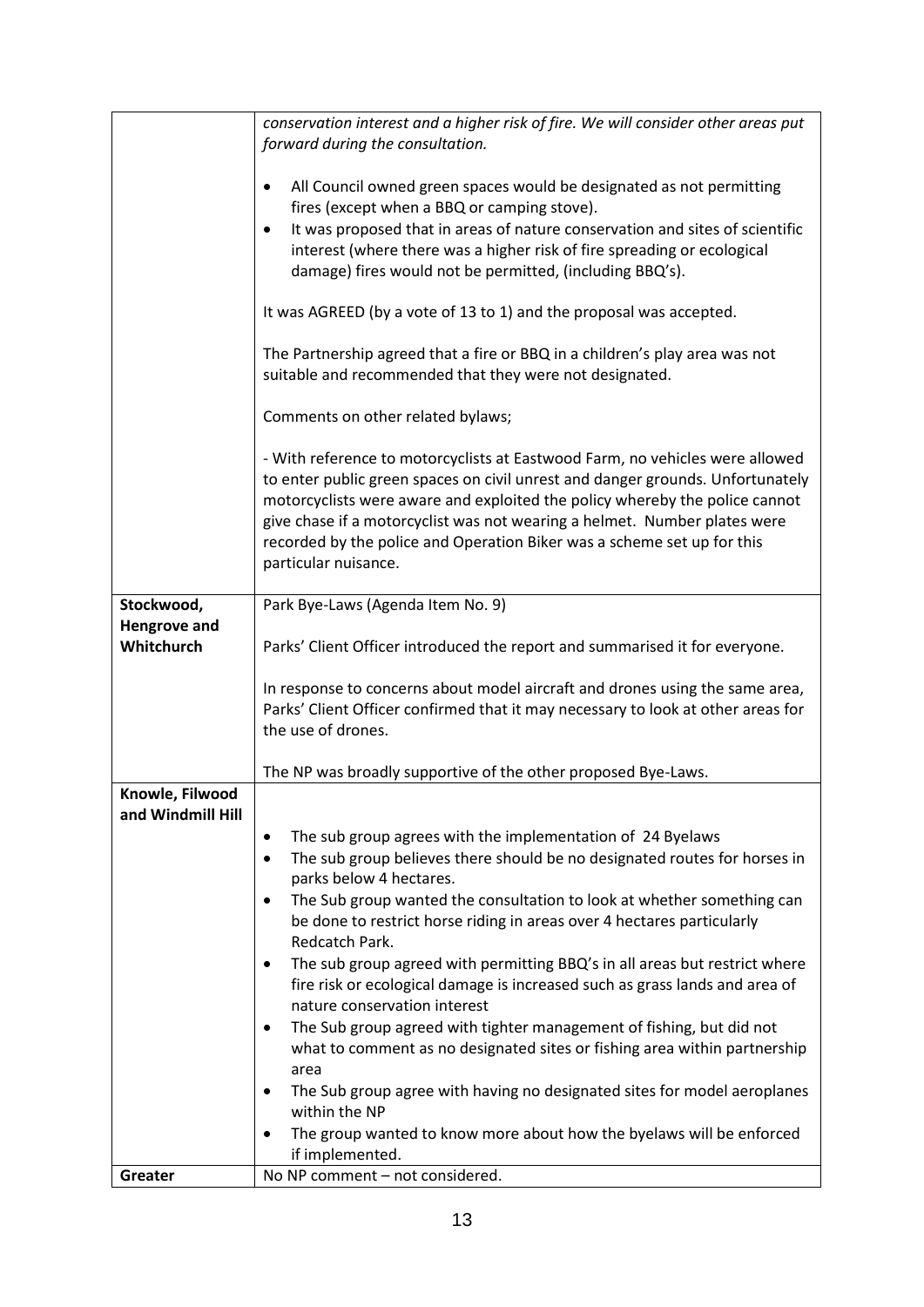| <b>Bedminster</b>   |                                                                                                                                                                                                                                                                                                                                                                                                                                                                                                                                                  |
|---------------------|--------------------------------------------------------------------------------------------------------------------------------------------------------------------------------------------------------------------------------------------------------------------------------------------------------------------------------------------------------------------------------------------------------------------------------------------------------------------------------------------------------------------------------------------------|
|                     | (1st March 2016) ESG disappointed that Park By Laws was not passed from NP<br>and no previous information on this was shared before the meeting.                                                                                                                                                                                                                                                                                                                                                                                                 |
|                     | The Chair commented that the park By Laws will be no good if it is not policed                                                                                                                                                                                                                                                                                                                                                                                                                                                                   |
|                     | Action: Stef to feed back to the NP feelings regarding no information about<br>Park By Laws. Inadequate time for consultation.                                                                                                                                                                                                                                                                                                                                                                                                                   |
| Ashley, Easton      | No NP comment.                                                                                                                                                                                                                                                                                                                                                                                                                                                                                                                                   |
| and Lawrence Hill   |                                                                                                                                                                                                                                                                                                                                                                                                                                                                                                                                                  |
| <b>St George NP</b> | The Environment Sub Group was supportive of the introduction of Bye Laws<br>and proposes the Neighbourhood Partnership support the introduction of the<br>proposed Bye laws.                                                                                                                                                                                                                                                                                                                                                                     |
|                     | The environment sub group agreed with this proposal regarding St George<br>Lake not to be a designated site and wanted to allow other Neighbourhood<br>Partnerships to decide about the designation of watercourses in their<br>Neighbourhood Partnerships.<br>Re Model aircraft proposal: The environment sub group agreed with this                                                                                                                                                                                                            |
|                     | proposal but also recommended that Dundridge Park is also a designated site<br>when football is not being played within the park boundaries.                                                                                                                                                                                                                                                                                                                                                                                                     |
|                     | Re horse riding proposal: The environment sub group agreed with this<br>proposal and did not want to see any designated sites under 4 hectares within<br>the NP area.                                                                                                                                                                                                                                                                                                                                                                            |
|                     | Re barbecues proposal: The environment sub group agreed with this proposal<br>but also felt that any area which is classed as a children's play area should not<br>be designated due to the increased risk to children within these spaces.                                                                                                                                                                                                                                                                                                      |
| Greater             | The following comments were made:-                                                                                                                                                                                                                                                                                                                                                                                                                                                                                                               |
| <b>Fishponds</b>    |                                                                                                                                                                                                                                                                                                                                                                                                                                                                                                                                                  |
|                     | Was there a process which allowed the public to comment on the byelaws,<br>for example, a year after implementation? The NP Co-ordinator replied it<br>was possible for the Council to make changes but the public would need to<br>gather evidence of a byelaw not working well in order to bring about<br>change;                                                                                                                                                                                                                              |
|                     | The Partnership noted that the Environment Subgroup supported<br>٠<br>designated areas for fishing, however, the Subgroup wished the NP to<br>decide whether fishermen at Eastville Lake should be limited to pontoons<br>only. The NP noted that this was officer advice and they were content to<br>support this;                                                                                                                                                                                                                              |
|                     | The NP noted that the Environment Subgroup supported the proposal to<br>٠<br>designate Hengrove Park as the only area for flying model aircraft. The NP<br>noted that there were no flying clubs within the GF area. If there were and<br>they applied to use an area, they would be given permission. The NP<br>understood that use of aircraft and drones in parks on an ad-hoc basis<br>would be overlooked but daily use would be deemed as a nuisance. It was<br>a matter of proportionality. Notices in parks would indicate which byelaws |